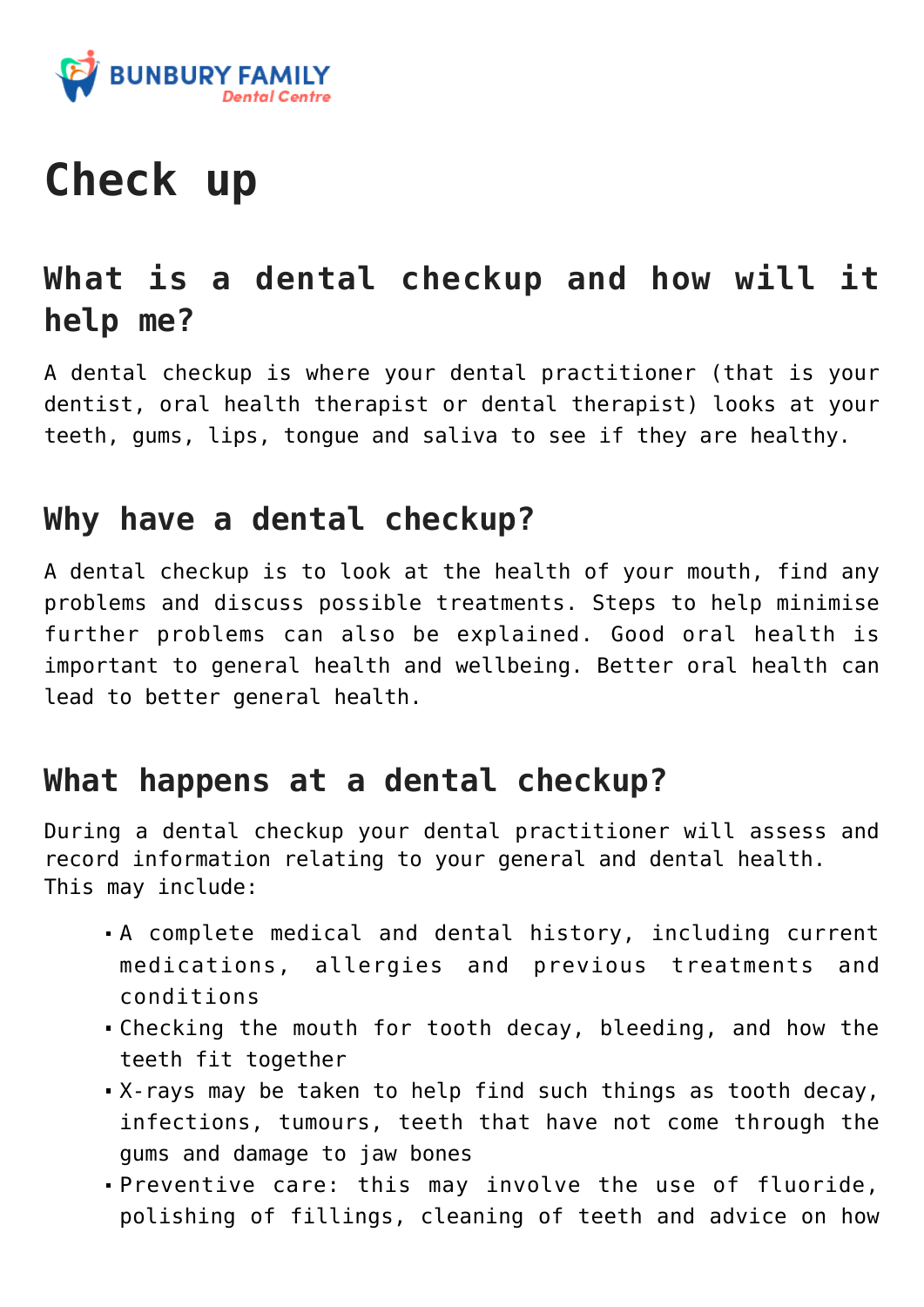to care for your teeth and gums. Dental practitioners (oral health staff) include dentists, dental specialists, oral health therapists and dental therapists. Sometimes dental students may also do your dental checkup.

#### **What is a treatment plan?**

A treatment plan, if required following your check up, will provide information about your treatment options, the benefits and risks of any treatment and information relating to care after treatment. You are invited to ask questions about your dental health, treatment needs and to be involved in developing your treatment plan.

# **What are the specific risks of a dental checkup?**

There are no common risks associated with a dental checkup.

## **Why do people keep asking me for my name?**

Each time you arrive for a dental appointment, you will be asked your:

- Full Name
- Date of Birth (D.O.B.)
- Why you are attending?

The staff will know who you are and that you are attending your dental checkup. Asking these questions is a way they make sure they have everything right, such as the right person for the right appointment. Answering these questions for some young children may be difficult. Therefore, a parent/guardian may be asked to attend the checkup.

## **How can I help look after my teeth?**

- Drink plenty of tap water.
- Limit sugary foods and drink.